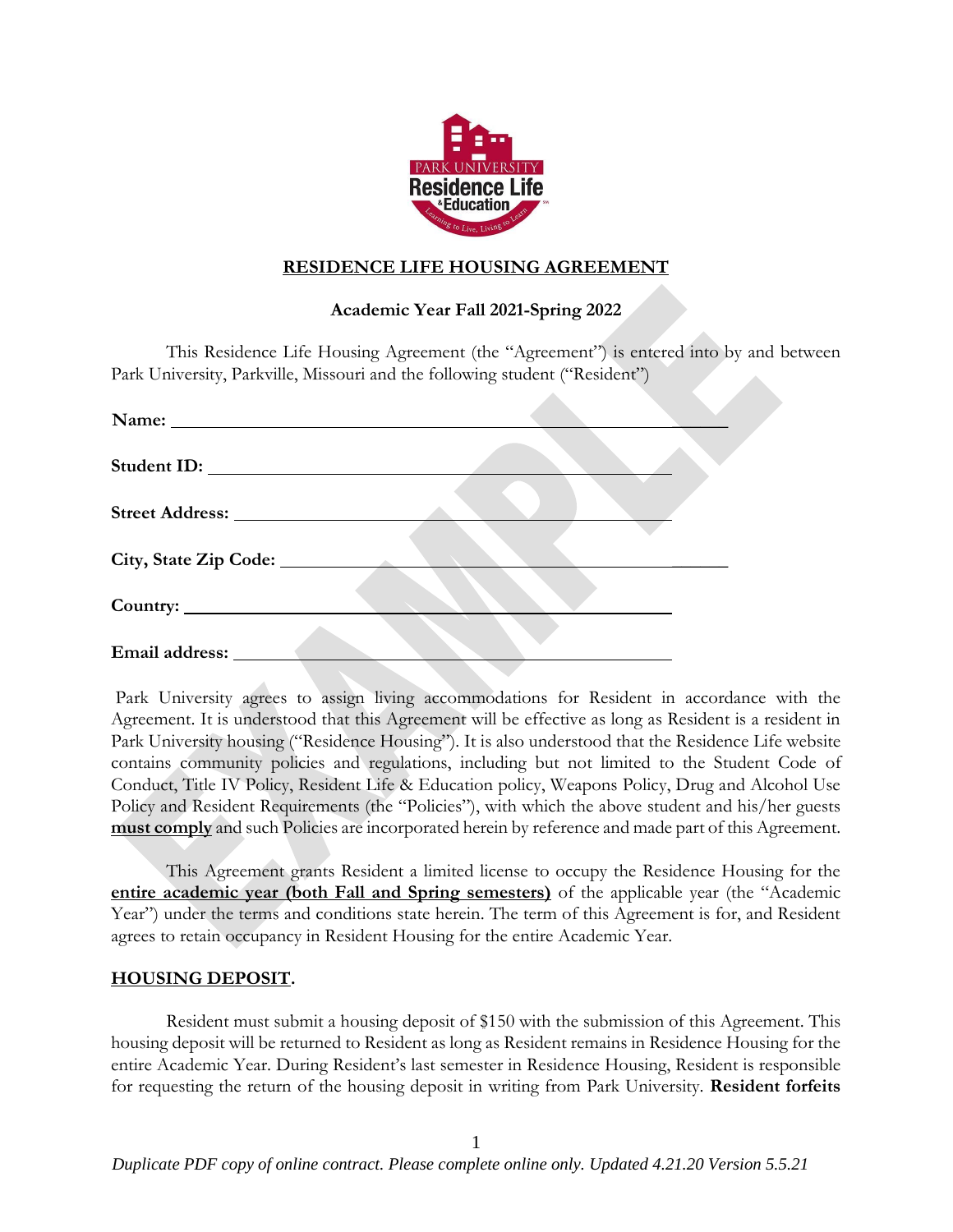**the return of the housing deposit if Resident leaves Residence Housing without requesting refund of the housing deposit in writing or has outstanding balances on Resident's account.**

A prospective student who chooses not to attend Park University has until June  $1<sup>st</sup>$  of the current Academic Year to request the return of the housing deposit. If the prospective student does not request a return of his or her housing deposit by June 1, the prospective student forfeits the return of the housing deposit.

# **OCCUPANCY.**

In addition to the terms and conditions set forth in other sections of this Agreement and the other rules, regulations and policies incorporated herein, the following requirements must be met in order for Resident to be eligible and remain eligible for Residence Housing. The failure to meet the following requirements may result in termination of occupancy under this Agreement and forfeiture of the room rental, housing deposit and other fees and charges paid in connection with Residence Housing. Further, in the event of the dismissal of Resident from Park University, withdrawal of Resident as a student from Park University, or Resident ceasing to be a full-time student at Park University (see #1 below), Resident's occupancy under this Agreement will terminate and Resident will have seven days to move out of Residence Housing.

1. Resident must be a full-time (12 or more credit hours) enrolled student at Park University who has timely paid for Residence Housing and campus accommodations pursuant to the terms of this Agreement.

2. All full-time, single students **under the age of 21** are required to live in a campus residence hall unless student has submitted a *Request for Off-Campus Living / Housing Exemption Form* and it has been approved by appropriate staff, based on the following criteria:

Student is living with his or her parents, legal guardians, or dependent children within a 60-mile radius; AND/OR

b. Student has more than 58 credit hours prior to the first semester of attendance.

3. Initial occupancy is required on or before the first day of classes. Rooms unclaimed at the beginning of a semester will be forfeited and reassigned unless the Chief Housing Official has received a timely written request for late arrival.

4. Resident agrees to retain occupancy in Residence Housing for **the entire Academic** Year. If Resident receives written permission to withdraw from Park University, Resident will be entitled to a refund of room rental according to the policy stated in the most current Park University catalog. For the avoidance of doubt, Resident forfeits all fees, expenses and charges paid if Resident is involuntarily dismissed or withdraws from Park University.

 $\mathcal{D}$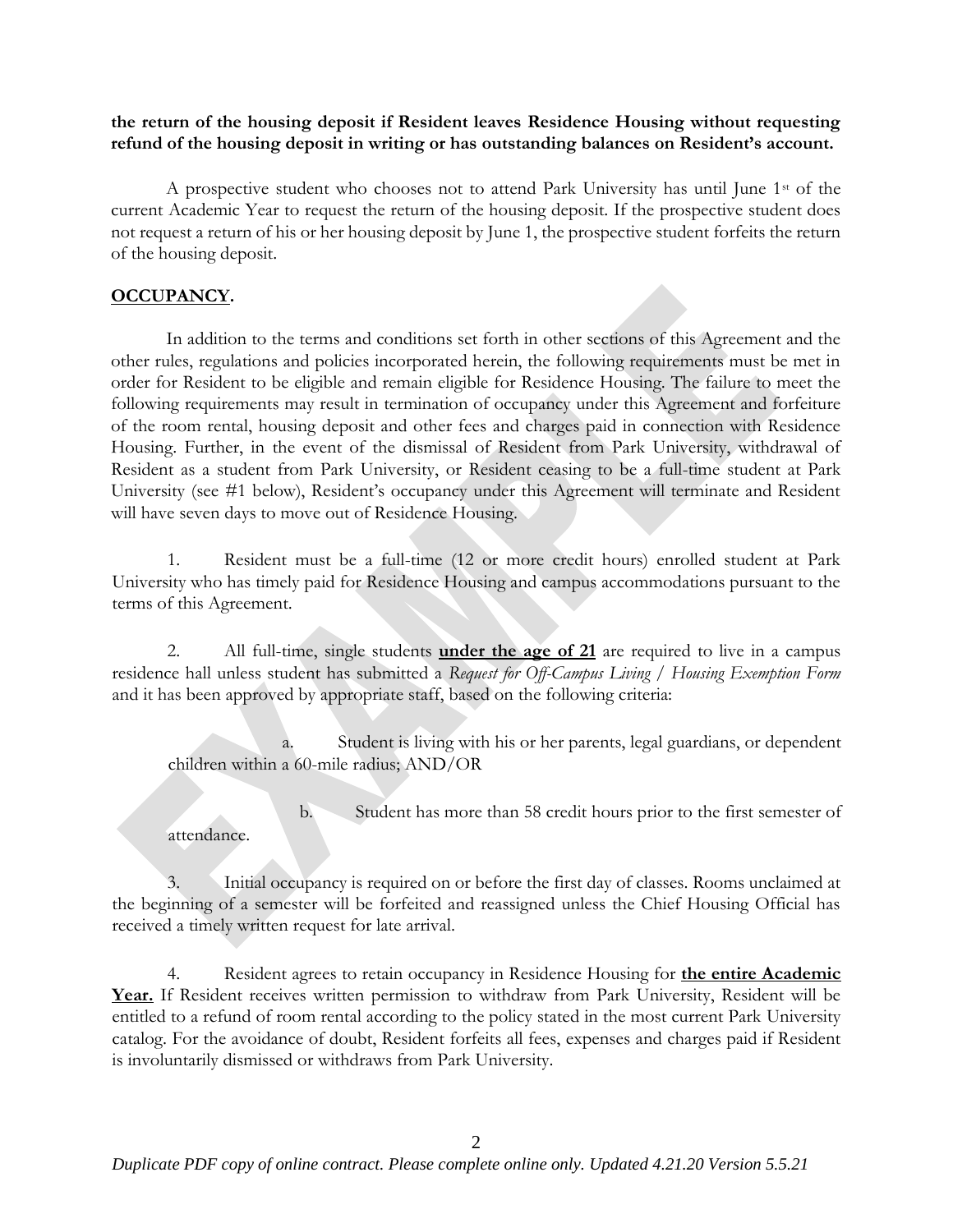5. If Resident meets the requirements to live off campus but has signed this Agreement, Resident will not be released from the Agreement and will be responsible for the room rental and all other charges and fees, except in cases of marriage or dependent children. Except in cases of marriage or dependent children, Resident will be subject to the buyout fee described in the "Termination" section of this Agreement.

6. The Parkville Campus is entirely smoke-free; smoking is prohibited on Park University property. The policy prohibits the smoking of cigarettes, e-cigarettes, pipes, cigars, hookahs and water pipes, plus the use of smokeless tobacco.

7. All of the University Community, including students/residents, volunteers, and employees are strictly prohibited from possessing, manufacturing, transferring, selling, storing, or using any Weapons, as defined in Park University's Weapons Policy, on any Park University property, facilities, or Park-sponsored events, regardless of whether one possesses a valid conceal carry permit.

8. Confirmed illegal drug use and /or manufacture, possession, or distribution of illegal or illicit drugs is a violation of Park University's Drug and Alcohol Use Policy. Use, possession, manufacturing, or distribution of alcoholic beverages on University premises is a violation of Park University's Drug and Alcohol Use Policy. Any resident purchasing or distributing alcoholic beverages for minors will face immediate dismissal in accordance with Park's Drug and Alcohol Policy.

9. Behavior with the purpose to intimate, harass, discriminate against, bully and/or physically harm a roommate or potential roommate either in person, verbally, or through electronic medium, may result in assignment to a different room and/or residence hall and/or cancellation of this Agreement without refund and other disciplinary action pursuant to the Policies.

10. Pets are not allowed in Residence Housing. A service animal or emotional support animal, as defined by the Americans with Disabilities Act and/or the Fair Housing Act, must be approved by the Park University's Disability Services Office and the Office of Residence Life prior to the service animal or emotional support animal being brought onto Park University's property.

11. A prospective resident must comply with Park University's rules and regulations regarding vaccination and immunization records in order to be eligible for Residence Housing.

For review of any of the Policies referenced in the above section, please see my.park.edu (Policy Library) or request a copy from Student Life Office.

# **ASSIGNMENTS.**

Park University reserves the right to make all room assignments and reassignments as it considers necessary. Resident is assigned to the same room for the entire Academic Year. Resident may request a room change for urgent and exceptional circumstances but approval of a relocation is in the sole discretion of Park University. Unauthorized room changes are not permitted.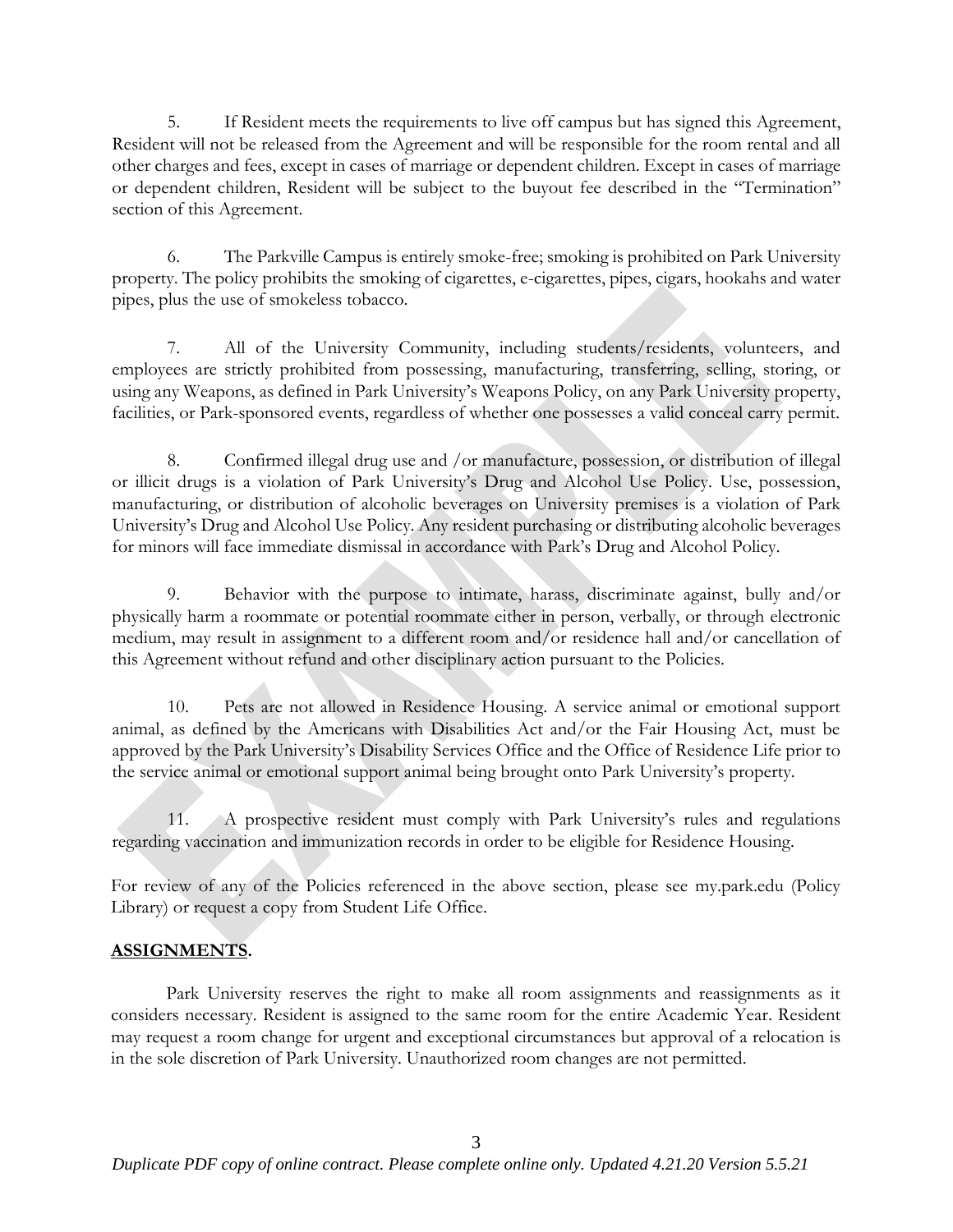This Agreement does not guarantee assignment to a particular resident hall, room, apartment, or with a particular roommate. Failure to honor an applicant's assignment preferences will not terminate or void this Agreement.

Park University does not discriminate in assigning roommates on the basis of race, color, sex, sexual orientation, gender identity/expression, religion, disability, national origin, ancestry, familial status, political affiliation, veteran's status, or age.

#### **SINGLE OCCUPANCY**.

Single rooms are available only to a limited number of residents and are assigned in the sole discretion of Park University. Priority is given to residents on a seniority basis by class standing and hours completed (i.e. Seniors, Junior, Sophomore). If Resident requests a single room and Park University grants such request, Resident must pay an additional single room charge, which is due at the time of confirmation for the semester. The charge associated with single room requests varies by residence hall.

#### **CONSOLIDATION**.

**The consolidation of residents is necessitated when residents who are paying the double occupancy rate are provided a room without any roommates.** If Resident is without any roommates and is paying the double occupancy rate, Park University will notify Resident in writing of the following options, which Resident may choose from:

1. requesting to be assigned to a single room, if available, and Resident will pay the additional single room residency charge in such case;

2. moving in with an assigned resident, or a roommate of Resident's choice (provided that such roommate must be eligible for Residence Housing and has previously signed a copy of this Agreement); or

3. remaining in the current room and accept a roommate as assigned by Park University in Park University's sole discretion.

# **BREAK PERIODS**.

Fall, Thanksgiving, and Spring Break are included in the term of this Agreement. There is no additional charge for staying in the residence halls during these periods. Resident will be asked to confirm in writing that Resident will be staying in the residence hall for security, meal, and emergency purposes.

Winter Break and Summer Break are not included in the term of this Agreement. As a result, a nightly charge will be assessed if Resident wishes to remain in Residence Housing during these periods. If Resident wishes to remain in Residence Housing during Winter Break and Summer Break, Resident shall notify Park University in writing of such request. In the sole discretion of Park University, Resident may be moved to a centralized floor during these periods for Resident's safety and security.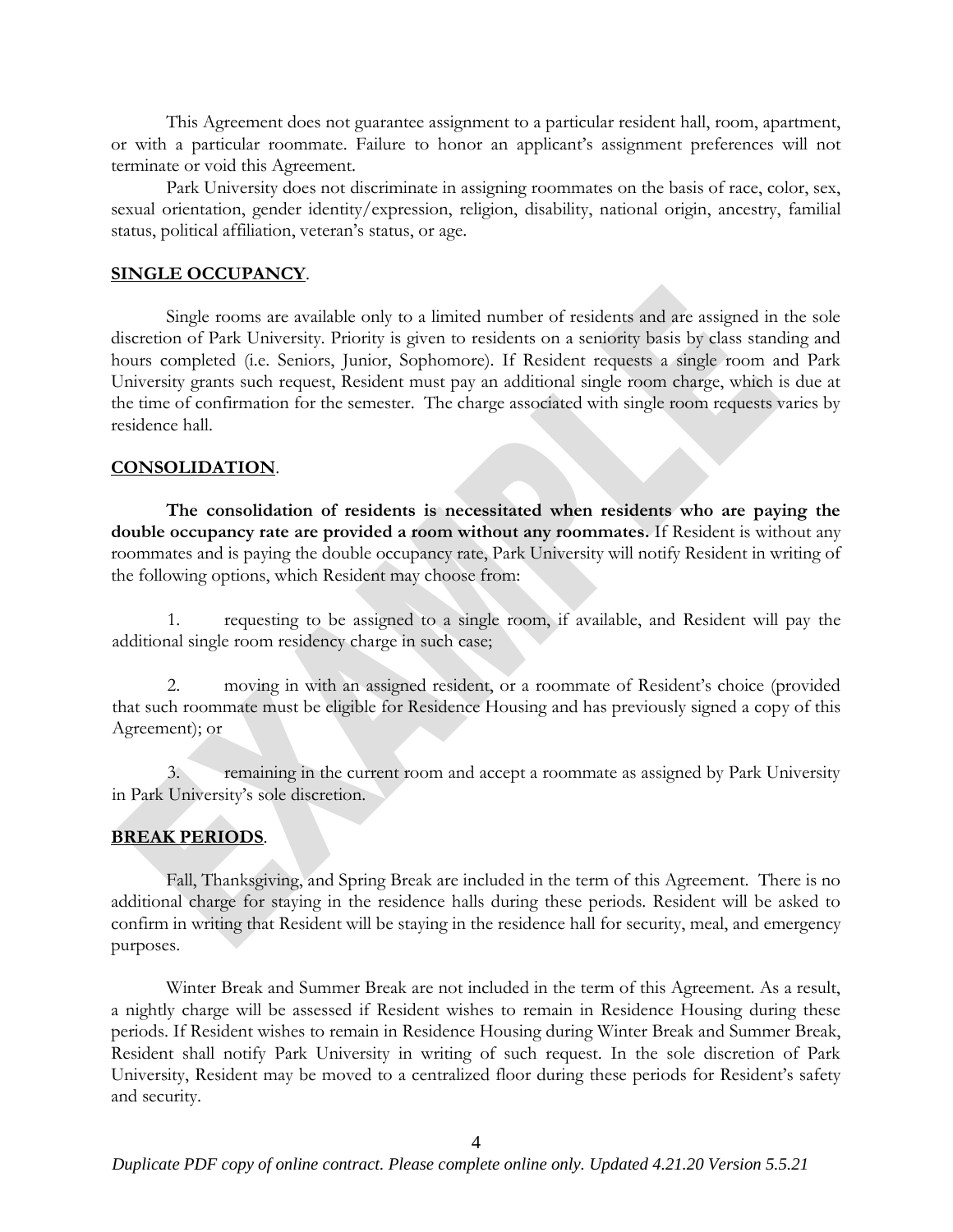### **TERMINATION OF OCCUPANCY**.

In addition to the other reasons for termination stated in this Agreement, termination of occupancy under this Agreement may also occur under the following conditions:

1. By Park University if a prospective resident is denied admission to or Resident withdraws or graduates from Park University.

2. By Park University if Resident fails to comply with the Occupancy requirements set forth above.

3. By Resident if Resident requests to terminate Resident's occupancy under this Agreement due to medical reasons. In this situation, Resident must provide documentation from a licensed physician stating that termination of his or her occupancy under this Agreement is a medical necessity.

4. By either party if Resident gives birth to or adopts a child during the term of this Agreement.

5. By Park University, if Park University, at the discretion of the Chief Housing Officer, Dean of Students, or any other authorized designee, determines that Resident (i) failed to comply with the terms and conditions stated herein; (ii) failed to comply with any Policies or any law or regulation; (iii) engaged in actions or activities detrimental to the health, safety, welfare, or security of Resident or others; or (iv) engaged in conduct that is disruptive to the Residence Housing community. If Resident is dismissed from Residence Housing for disciplinary reasons, Resident will not receive a refund of the housing deposit, room rental and other fees and charges.

6. By Park University, if the Resident fails pay room rental or any other fees or charges due to Park University. Resident's covenant to pay room rental and other fees and charges is independent of the other covenants of this Agreement. Resident agrees that any claim by Resident against Park University shall not be deducted from room rental or any other fees or expenses due to Park University nor set off against any claim for room rental or any other fees or charges due to Park University in any action.

7. By Park University if the University determines, in its sole and absolute discretion, that termination of Resident's occupancy is appropriate for health, safety, and general welfare of Resident, the students of Park University as a whole, or the University Community.

8. By Park University in the event of a Force Majeure Event.

A \$500 fee will be assessed to Resident if Resident is permitted by Park University, such permission to be in the sole and absolute discretion of Park University, to "buyout" the remainder of the term of this Agreement. The buyout option is only available to Resident if Resident does not meet the Resident Requirements described on the residence life webpage at www.park.edu.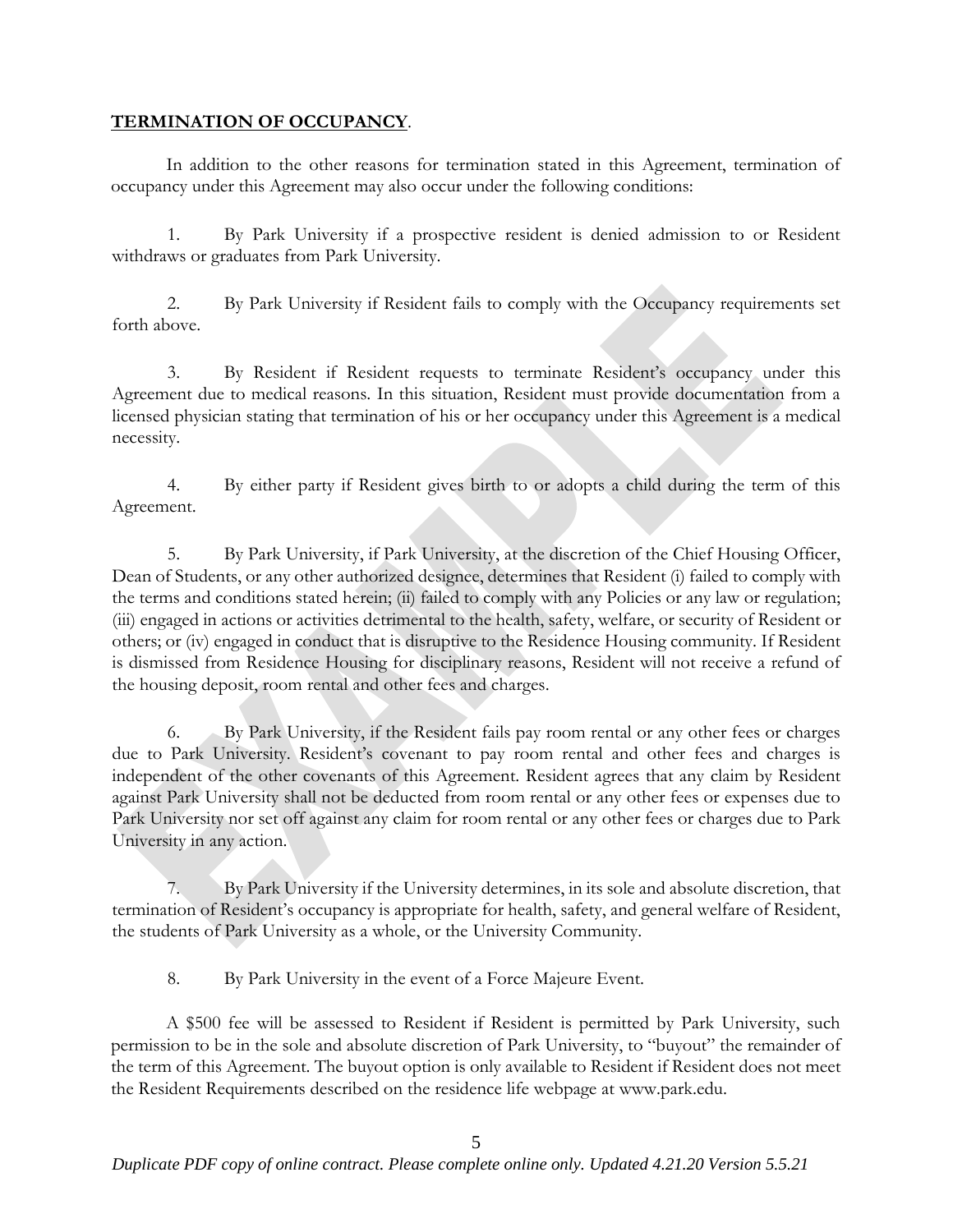### **BOARD**.

Resident is required to purchase a board plan. Resident must display Resident's campus ID to the food service staff before entering the dining room. All Policies apply to Resident while in the Dining Center and Resident will be held accountable under the Policies while in the Dining Center. **CONDITIONS OF PREMISES/DAMAGES**.

1. Resident shall not move or remove from Residence Housing any furniture or equipment.

2. No painting or alterations of facilities, equipment or furniture are allowed.

3. Resident understands that Resident is liable for damage to or the defacing of Park University property, including Residence Housing, or any furniture and equipment located thereon.

4. Resident is responsible at all times for the actions of Resident's guests. If a guest of Resident damages Park University property, including the Residence Housing, or any furniture and equipment located thereon, Resident may be disciplined in the same manner as if Resident was responsible for the damage.

5. Resident understands that Resident may be charged for damage to Park University property, including damages to Residence Housing, common areas, furniture or equipment.

6. Resident is responsible for removing all personal property from the Residence Housing when Resident moves out. Park University has the right, without assuming any liability, to dispose of all personal property left or abandoned on the premises.

# **LIABILITY; FORCE MAJEURE**.

Park University, and its officers, employees and agents, have no legal obligation, nor any duty to provide reimbursement for Resident's personal property resulting from loss, theft, water damage, vandalism, or any other perils. Resident agrees to hold harmless and herby indemnifies Park University, and its officers, employees and agents, for damages sustained by Resident, Resident's guests, students or others, as a result of Resident's acts or omissions relating to Resident's occupancy of the Residence Housing. Resident is financially responsible for injury to another party, or damage to Resident's property, as a result of any act or omission relating to Resident's occupancy in the Residence Housing, and that Resident will pay any resulting claims or damages on behalf of Park University. Park University is not responsible for injury to Resident or Resident's guests that might result from the use of Residence Housing.

Although Park University makes every effort to protect Resident's property, it does not accept responsibility, and does hereby decline and disclaim any responsibility, for the theft or loss of Resident's property, and does hereby decline and disclaim any responsibility. Resident is encouraged to purchase and maintain renter's insurance during Resident's occupancy in Residence Housing. Many dependent students are covered by a parent's home insurance policy.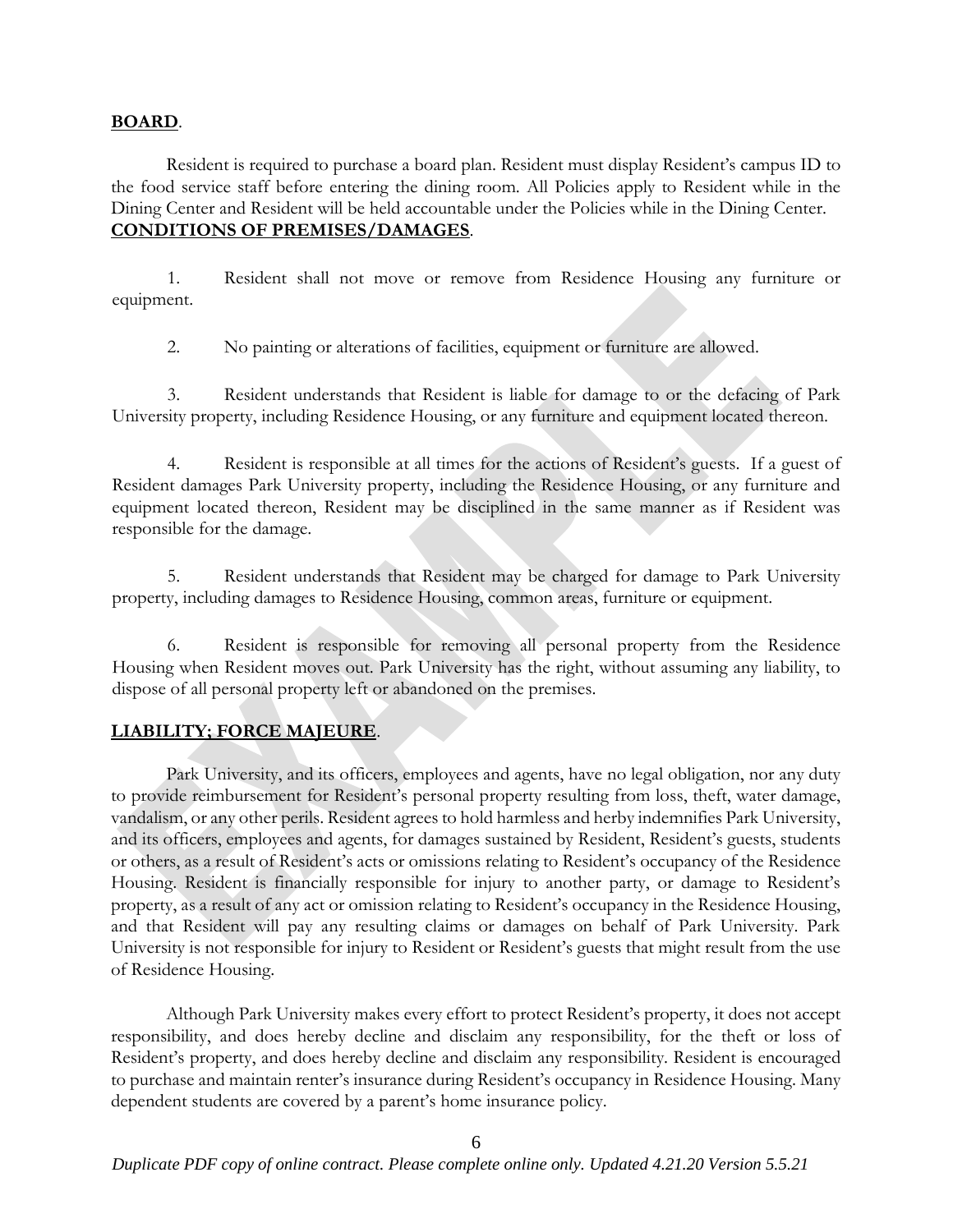In the event of (i) an act of God, (ii) a flood, fire, earthquake or explosion, (iii) a national or regional emergency (including an order of any governmental agency or authority), (iv) war, terrorist threats or acts, riot or other civil unrest, (v) labor disturbances, (vi) a plague, pandemic or epidemic including but not limited to those caused by pathogen, (viii) shortages of adequate power or other utilities or (ix) or any other cause or event beyond the control or authority of Park University that, in Park University's sole judgement and discretion necessitates suspension of Residence Housing and meal services provided under the board plan (any such event, a "Force Majeure Event"), Park University may, in its sole and absolute discretion, suspend Residence Housing and meal services provided under the board plan and require Resident to move out of Residence Housing or temporarily or permanently relocate Resident upon not less than twenty-four (24) hours' notice to Resident. In the event of a Force Majeure Event, Residents will not be reimbursed for any costs or expenses incurred by Resident, nor will any housing deposit, any amounts paid for the board plan or any other amounts (including room rental, fees or charges) be refunded or pro-rated for time not spent in Residence Housing. Park University does not assume, and does hereby decline and disclaim, any responsibility for failure to perform any terms or conditions of this Agreement due to any Force Majeure Event.

#### **ROOM ENTRANCE**.

1. Park University officials reserve the right to enter Residence Housing at any time for the purposes of maintenance, health inspections, investigations of disturbances, or upon the suspicion of violation of the Policies. If possible, notice will be given prior to entering Residence Housing. Every effort will be made to enter the premises in Resident's presence. However, in certain situations (necessity determined by authorized Park University staff in their sole discretion), entry may be made without prior notice or consent.

2. Park University staff will only unlock a room for a verified resident of that room.

3. Searches may be conducted of Residence Housing, as authorized by the Chief Housing Official, his/her representative, or other Park University official.

# **VISITORS.**

1. Visitors and guests must be approved by all members of Residence Housing apartment. Park University expects Resident to be considerate and courteous of their roommate(s) when inviting a guest to Residence Housing. A resident's right to privacy and peace outweighs the privilege of having a guest. Therefore, overnight guests are not permitted in Residence Housing without the advance permission of all residents of the apartment.

2. Overnight guests many not be Resident's romantic partner or significant other.

3. Any conduct by Resident that adversely affects or threatens to adversely affect Resident's roommate and/or that is disruptive or substantially impedes the lawful activities of other residents is not tolerated and appropriate sanctions may be taken.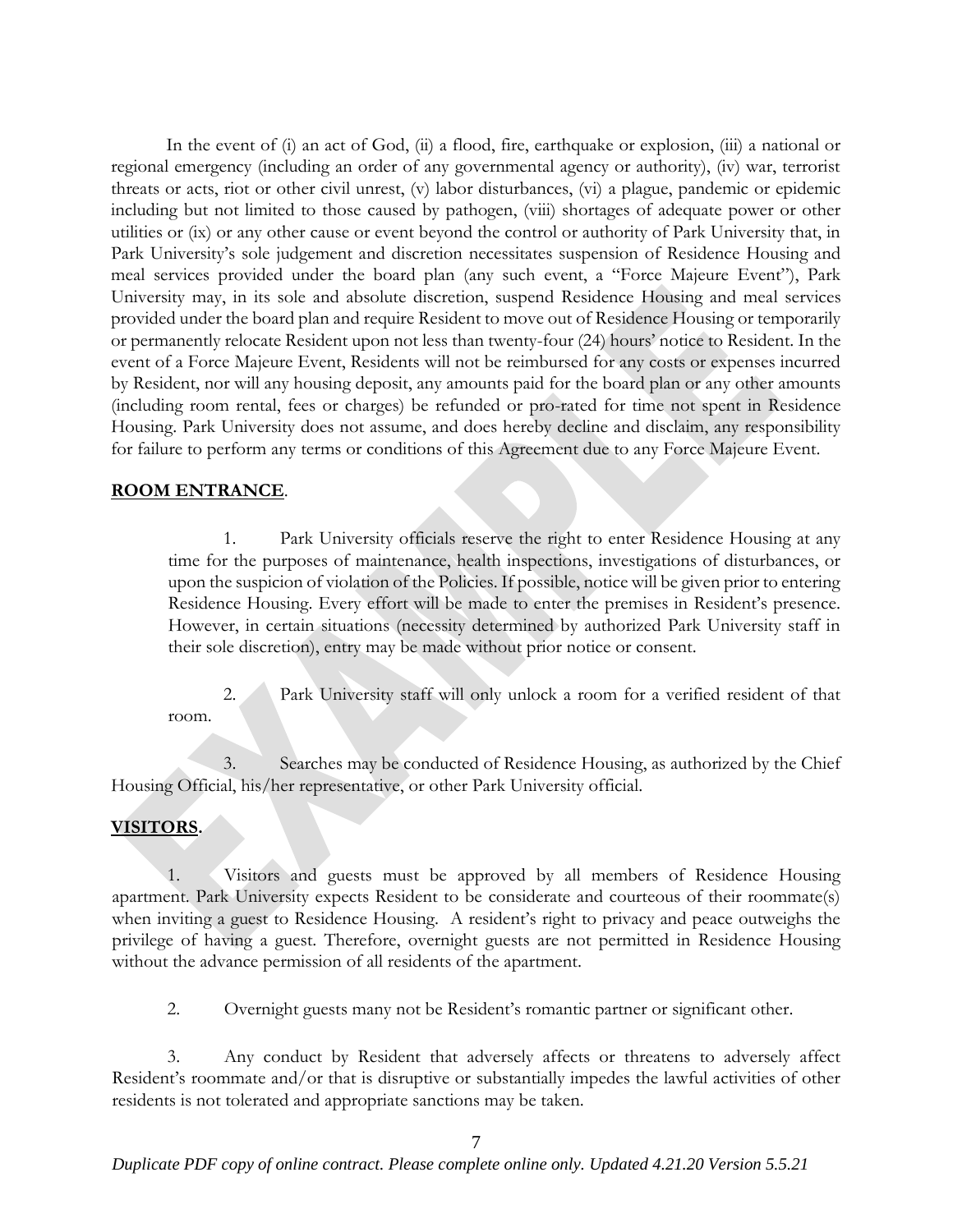4. Resident is responsible to ensure that Resident's guests do not impose any unreasonable inconvenience on other room residents.

5. Failure to follow this procedure will result in the loss of visitation privileges. Violation of visitation policies may include, but not be limited to: 1st offense: Warning 2nd offense: Loss of visitation privileges for 2 weeks 3rd offense: Loss of visitation privileges for the remainder of the semester 4th offense: Reconsideration of residential status.

6. Resident and Resident's guests agree to abide by the Policies, including but not limited to the Park University Student Code of Conduct, and all local, state, and federal laws. Resident and Resident's guests are responsible for reviewing the Policies.

# **COOPERATION WITH STAFF**.

For any questions or concerns with Residence Housing or this Agreement please contact Dean of Students at 816-584-6595 or jayme.uden@park.edu.

Resident may also contact any Park University staff member and such contact information may be found online or in the Park University catalogs.

Resident is expected to comply with all of University-staff's reasonable requests and to treat Staff with respect. Likewise, staff are also expected to treat Resident with respect and not make unreasonable requests of Resident.

If you feel that the Staff is being unreasonable, please contact the Dean of Students at (816) 5846595 or jayme.uden@park.edu.

# **MISCELLANEOUS**.

1. Resident shall not assign this Agreement to another person nor sublet any part of the premises. Changes may not be made to the terms and conditions of this Agreement without the written consent of Park University.

2. Failure to read this Agreement and the rules, regulations and Policies incorporated herein, including the information provided on the Residence Life website or other materials distributed in connection with Residence Housing, does not excuse Resident from complying with the terms and conditions, rules, policies and procedures contained herein or incorporated herein.

# [Signature page follows.]

**Violation of any of the foregoing statements in this Agreement or Policies will subject the undersigned to disciplinary action, forfeiture of the housing deposit, room rental and/or termination of occupancy under this Agreement. The undersigned agrees to and accepts the terms and conditions of this Agreement.**